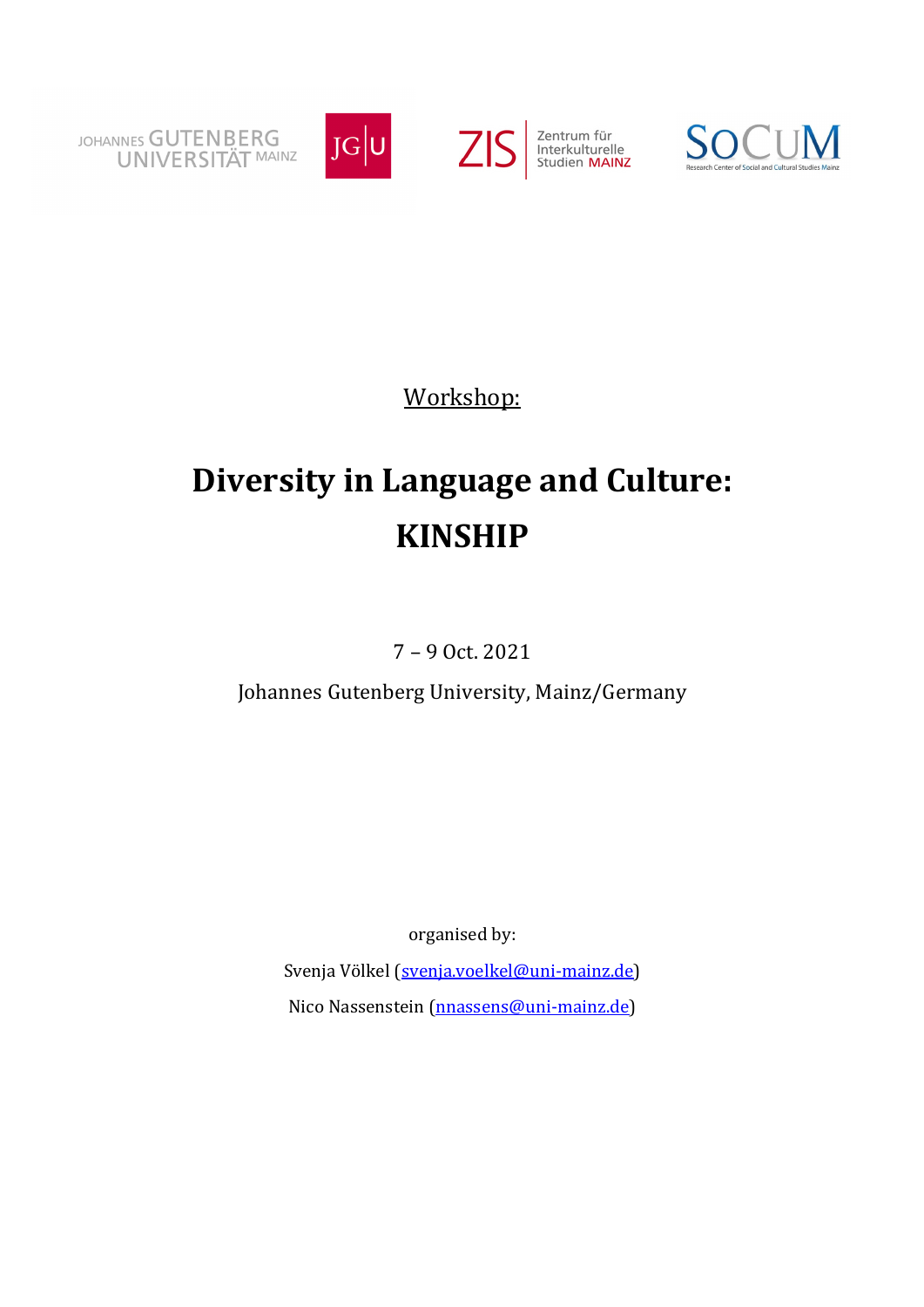## **Programme**

| <b>Thurday, 7 October 2021</b><br>Venue: Forum 7, room: 1-715 (HS 14) |                                                                          |
|-----------------------------------------------------------------------|--------------------------------------------------------------------------|
| $12:00 - 13:00$                                                       | Arrival/registration                                                     |
| $13:00 - 13:15$                                                       | Welcome (Svenja Völkel, Nico Nassenstein & Franziska Fay)                |
| $13:15 - 14:00$                                                       | <b>David B. Kronenfeld</b> (University of California at Riverside, USA): |
|                                                                       | Individual vs. collective cognitive shapers of terminology               |
| 14:00 - 14:45                                                         | Bettina Beer (University of Lucerne, Switzerland):                       |
|                                                                       | 'De/Re-kinning' and the role of choice in conceptions of kinship         |
| 14:45 - 15:00                                                         | <b>Discussion</b>                                                        |
| $15:00 - 15:30$                                                       | Coffee break                                                             |
| $15:30 - 16:15$                                                       | <b>Julia Pauli</b> (University of Hamburg, Germany):                     |
|                                                                       | Women without men. Female kinship beyond marriage in Mexico and          |
|                                                                       | Namibia                                                                  |
| $16:15 - 17:00$                                                       | Donald Gardner (ANU Canberra, Australia):                                |
|                                                                       | Terms, systems and the pragmatics of kin relations                       |
| $17:00 - 17:15$                                                       | <b>Discussion</b>                                                        |
| $17:15 - 18:00$                                                       | Working phase:                                                           |
|                                                                       | The research on kinship between genealogical classification and 'doing'  |
|                                                                       | (chair: Konstanze N'Guessan, University of Mainz/Germany)                |
| 18:00                                                                 | Informal get together with drinks and snacks                             |

| <b>Friday, 8 October 2021</b> | Venue: Forum 7, room: 1-715 (HS 14)                                     |
|-------------------------------|-------------------------------------------------------------------------|
| $8:30 - 9:15$                 | Maria Koptjevskaja-Tamm (Stockholm University, Sweden):                 |
|                               | The linguistics of kinship                                              |
| $9:15 - 10:00$                | <b>Cliff Goddard</b> (Griffith University Brisbane, Australia):         |
|                               | Conceptual building blocks of "kinship", with the focus on 'mother' and |
|                               | 'father'                                                                |
| $10:00 - 10:15$               | <b>Discussion</b>                                                       |
| $10:15 - 10:30$               | Coffee break                                                            |
| $10:30 - 11:15$               | Walter Bisang (University of Mainz, Germany):                           |
|                               | The use of kinship terms in grammar                                     |
| $11:15 - 12:00$               | Christoph Antweiler (University of Bonn, Germany):                      |
|                               | On extended and expanded kinship. Critical remarks on kinship metaphors |
|                               | and metonyms in research on the Anthropocene                            |
| $12:00 - 12:15$               | <b>Discussion</b>                                                       |
| $12:15 - 13:30$               | Lunch break                                                             |